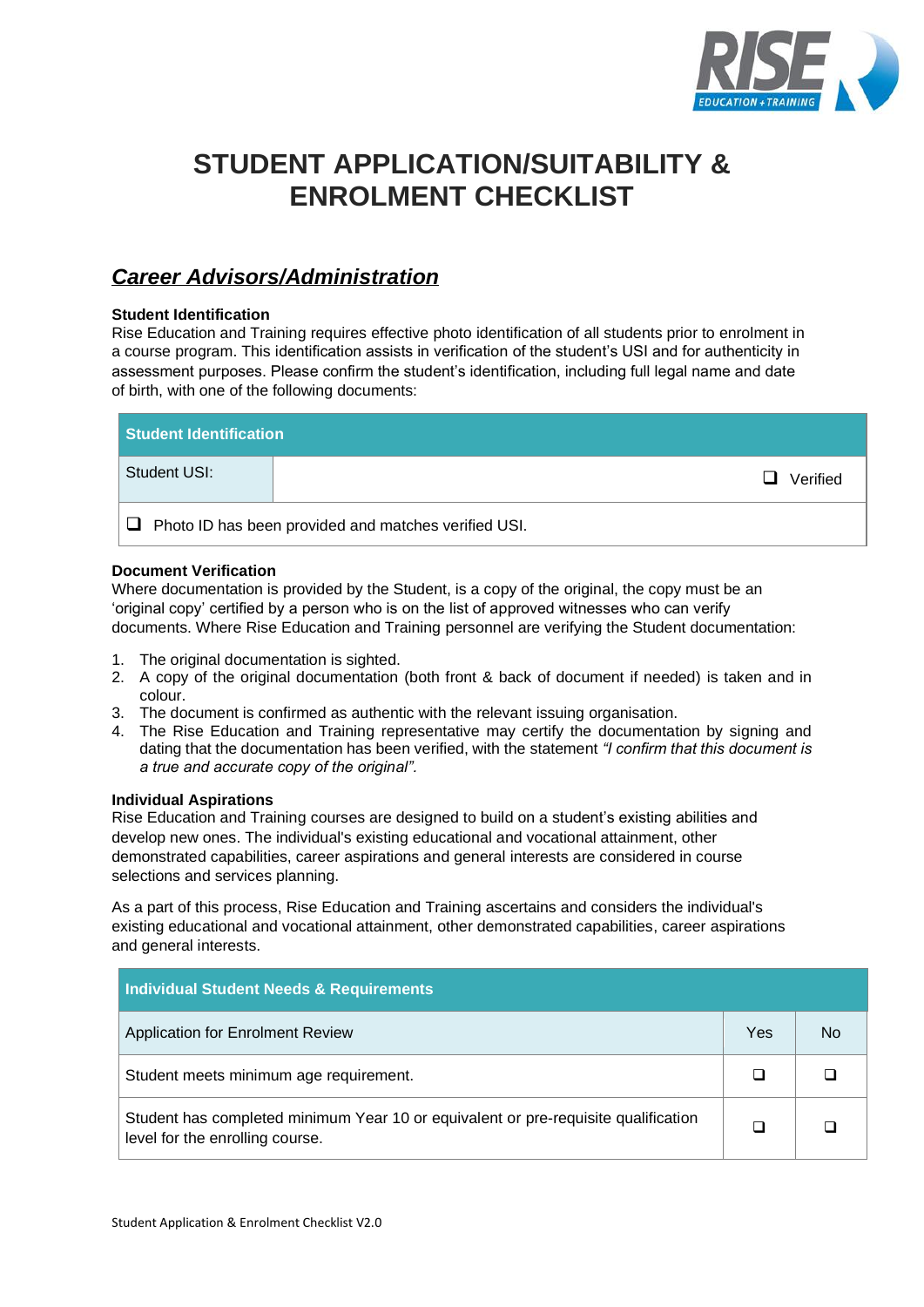

| Student has indicated English language skills needed to successfully complete the<br>course.    |  |  |
|-------------------------------------------------------------------------------------------------|--|--|
| Student has indicated a disability or other individual needs that must be discussed<br>further. |  |  |
| Student meets all mandatory course entry requirements.                                          |  |  |
| Student has the physical capabilities needed to successfully complete the course.               |  |  |
| Career goals and aspirations of the individual are aligned with the course of choice.           |  |  |

## **Applicant Interview**

During the *Application & Enrolment* process, general and course specific pre-enrolment information, including the relevant *Course Information* is explained in further detail and student queries answered.

| <b>Pre-Enrolment Interview</b>                                                                                                                                                                                                                                                                                                                                                                                                                                                                                                                                                       |   |           |
|--------------------------------------------------------------------------------------------------------------------------------------------------------------------------------------------------------------------------------------------------------------------------------------------------------------------------------------------------------------------------------------------------------------------------------------------------------------------------------------------------------------------------------------------------------------------------------------|---|-----------|
| Background, existing educational attainment, capabilities, aspirations and interests                                                                                                                                                                                                                                                                                                                                                                                                                                                                                                 |   | <b>No</b> |
| Student Handbook provided / access confirmed.                                                                                                                                                                                                                                                                                                                                                                                                                                                                                                                                        | ◻ | $\Box$    |
| Relevant Course Information Guide provided / access confirmed.                                                                                                                                                                                                                                                                                                                                                                                                                                                                                                                       | □ | □         |
| Specific course details covered in further detail as relevant:<br>Explanation of course content, competency standards, timelines and stakeholders.<br>$\bullet$<br>Duration of course and the delivery mode of course, location of course.<br>$\bullet$<br>Coorparoo<br>$\circ$<br>Mt Gravatt<br>$\Omega$<br>Robina<br>$\Omega$<br>Explanation of assessment procedures relevant to the course.<br>$\bullet$<br>Rise Education and Training procedures and processes specific to the course.<br>٠<br>Fees, charges and refunds information covered for specific course arrangements. |   |           |
| Background, existing educational attainment, capabilities, aspirations and interests of<br>student noted and discussed.                                                                                                                                                                                                                                                                                                                                                                                                                                                              |   | □         |
| Scheduling, delivery modes, approaches of course training and assessment meets<br>student's needs.                                                                                                                                                                                                                                                                                                                                                                                                                                                                                   |   | □         |
| Student's learning preferences are catered for in course design.                                                                                                                                                                                                                                                                                                                                                                                                                                                                                                                     | □ | $\Box$    |
| Does the student have any disabilities or other significant individual needs?<br>If yes, refer to Trainer for consideration of the student's capability to undertake<br>u<br>the course with the support of an Individualised Learning Plan.                                                                                                                                                                                                                                                                                                                                         |   | П         |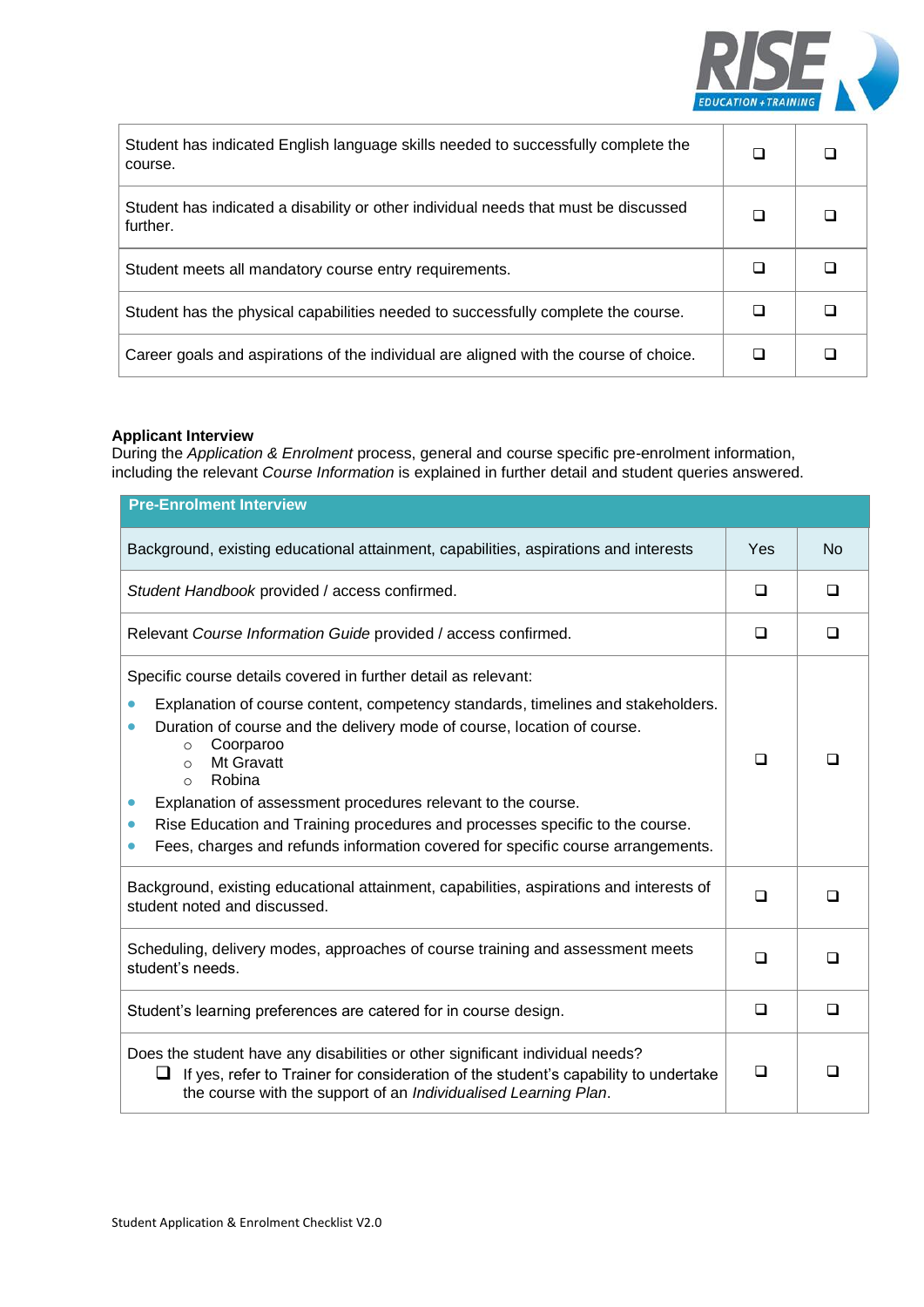

| <b>Specific Support Services</b>                                                                                                                                                                                                                                                                                                                                                                                                |  | No. |
|---------------------------------------------------------------------------------------------------------------------------------------------------------------------------------------------------------------------------------------------------------------------------------------------------------------------------------------------------------------------------------------------------------------------------------|--|-----|
| Does the student require any specific or individualised support services?<br>Study support program.<br>Equipment, resources and/or programs to support access.<br>Learning materials are required in alternative formats, for example, in large print.<br>۰<br>Mediation services, Counselling services or referrals to these services.<br>$\bullet$<br>Information and communications technology (ICT) support.<br>٠<br>Other: |  |     |
| $\Box$ If yes, refer to Trainer for consideration of the student's capability to undertake the<br>course with the support of an Individualised Learning Plan.                                                                                                                                                                                                                                                                   |  |     |

## **Credit Transfer & Recognition of Prior Learning**

Rise Education and Training will finalise initial Credit Transfer and RPL applications prior to course commencement and confirm any amended fee arrangements as a part of this process.

| <b>Recognition of Prior Learning/Credit Transfer</b> |                                                            |
|------------------------------------------------------|------------------------------------------------------------|
| Does the Student wish to apply for RPL:              | Does the Student wish to apply for CT:                     |
| □ Yes - RPL Application Form submitted               | $\Box$ Yes - Credit Transfer Application Form<br>submitted |
| N٥                                                   | Nο                                                         |

## **Government Subsidy / Support Eligibility Assessment**

As a component of the Application & Enrolment process, Rise Education and Training undertakes an eligibility assessment on particular government subsidy or support initiatives that the Student may be eligible to access.

| <b>Government Subsidy / Support Eligibility Assessments</b>    |          |     |    |
|----------------------------------------------------------------|----------|-----|----|
| Does the Student wish to apply for government subsidy support: |          |     |    |
| $\Box$ No                                                      | Yes<br>П |     |    |
| <b>Government Subsidy / Support Eligibility Assessments</b>    |          |     |    |
| <b>Government Support</b><br>Program:                          |          |     |    |
| <b>Subsidy Eligibility Decision</b>                            |          | Yes | Nο |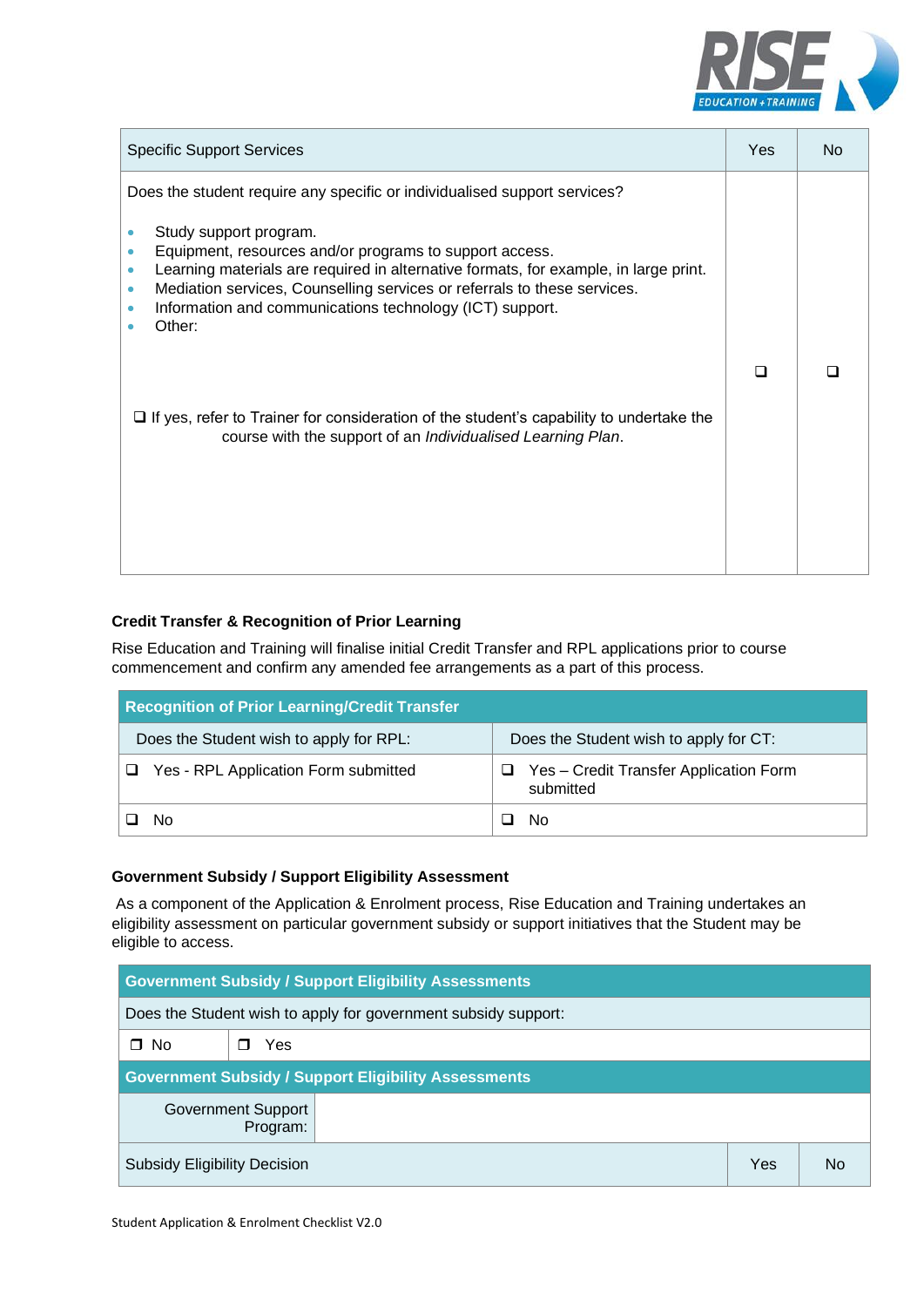

| Number of courses student is currently eligible for:<br>$\Box$ 1<br>$\Box$ 2                                                                                                                                                                                                                                                                                                                                                                                                                                                                                                                                           |        |    |  |  |
|------------------------------------------------------------------------------------------------------------------------------------------------------------------------------------------------------------------------------------------------------------------------------------------------------------------------------------------------------------------------------------------------------------------------------------------------------------------------------------------------------------------------------------------------------------------------------------------------------------------------|--------|----|--|--|
| <b>Rise Education and Trainings' declaration</b>                                                                                                                                                                                                                                                                                                                                                                                                                                                                                                                                                                       |        |    |  |  |
| Based on discussion with the student, the above evidence I have sighted (and retained a copy of), and the<br>information provided to me by the student in, I believe that the individual satisfies the Entitlement to Funded<br>Training eligibility criteria as set out in the PQS and is eligible for funding under the QLD Certificate III<br>Guarantee/Higher Skills Program for the following qualification/s (below).<br>I have also sighted and retained (where applicable) relevant evidence required to grant an exemption from<br>eligibility requirements or other limitations pursuant to any initiatives. |        |    |  |  |
|                                                                                                                                                                                                                                                                                                                                                                                                                                                                                                                                                                                                                        |        |    |  |  |
| (Include full title of qualification/s in which the student is seeking to enrol)                                                                                                                                                                                                                                                                                                                                                                                                                                                                                                                                       |        |    |  |  |
| Authorised Rise Education and Trainings' delegate                                                                                                                                                                                                                                                                                                                                                                                                                                                                                                                                                                      |        |    |  |  |
|                                                                                                                                                                                                                                                                                                                                                                                                                                                                                                                                                                                                                        |        |    |  |  |
|                                                                                                                                                                                                                                                                                                                                                                                                                                                                                                                                                                                                                        |        |    |  |  |
| Date: the contract of the contract of the contract of the contract of the contract of the contract of the contract of the contract of the contract of the contract of the contract of the contract of the contract of the cont                                                                                                                                                                                                                                                                                                                                                                                         |        |    |  |  |
| The student has been assessed as:<br>⊔<br>Not Eligible - The reasons why have been explained to the student.<br>Eligible - The student is eligible and course subsidy will be applied.<br>⊔                                                                                                                                                                                                                                                                                                                                                                                                                            |        |    |  |  |
| Subsidy eligibility, availability and implications has been discussed with student<br>including they will no longer be eligible for a subsidised training place under Certificate<br>3 Guarantee or Higher Level Skills.                                                                                                                                                                                                                                                                                                                                                                                               | $\Box$ | ◻  |  |  |
| Fee concession / exemption arrangements                                                                                                                                                                                                                                                                                                                                                                                                                                                                                                                                                                                | Yes    | No |  |  |
| Does the student wish to apply for a fee concession?                                                                                                                                                                                                                                                                                                                                                                                                                                                                                                                                                                   |        |    |  |  |
| The student has been assessed as:                                                                                                                                                                                                                                                                                                                                                                                                                                                                                                                                                                                      |        |    |  |  |
| Not Eligible - The reasons why have been explained to the student - full course fee applies.<br>⊔<br>Eligible for concession / exemption / waiver - as follows:<br>⊔                                                                                                                                                                                                                                                                                                                                                                                                                                                   |        |    |  |  |
| Relevant evidence has been collected, verified and retained. (Copy both sides of documents)                                                                                                                                                                                                                                                                                                                                                                                                                                                                                                                            |        |    |  |  |
| Fee concession / exemption eligibility and implications has been discussed with<br>student.                                                                                                                                                                                                                                                                                                                                                                                                                                                                                                                            | $\Box$ | □  |  |  |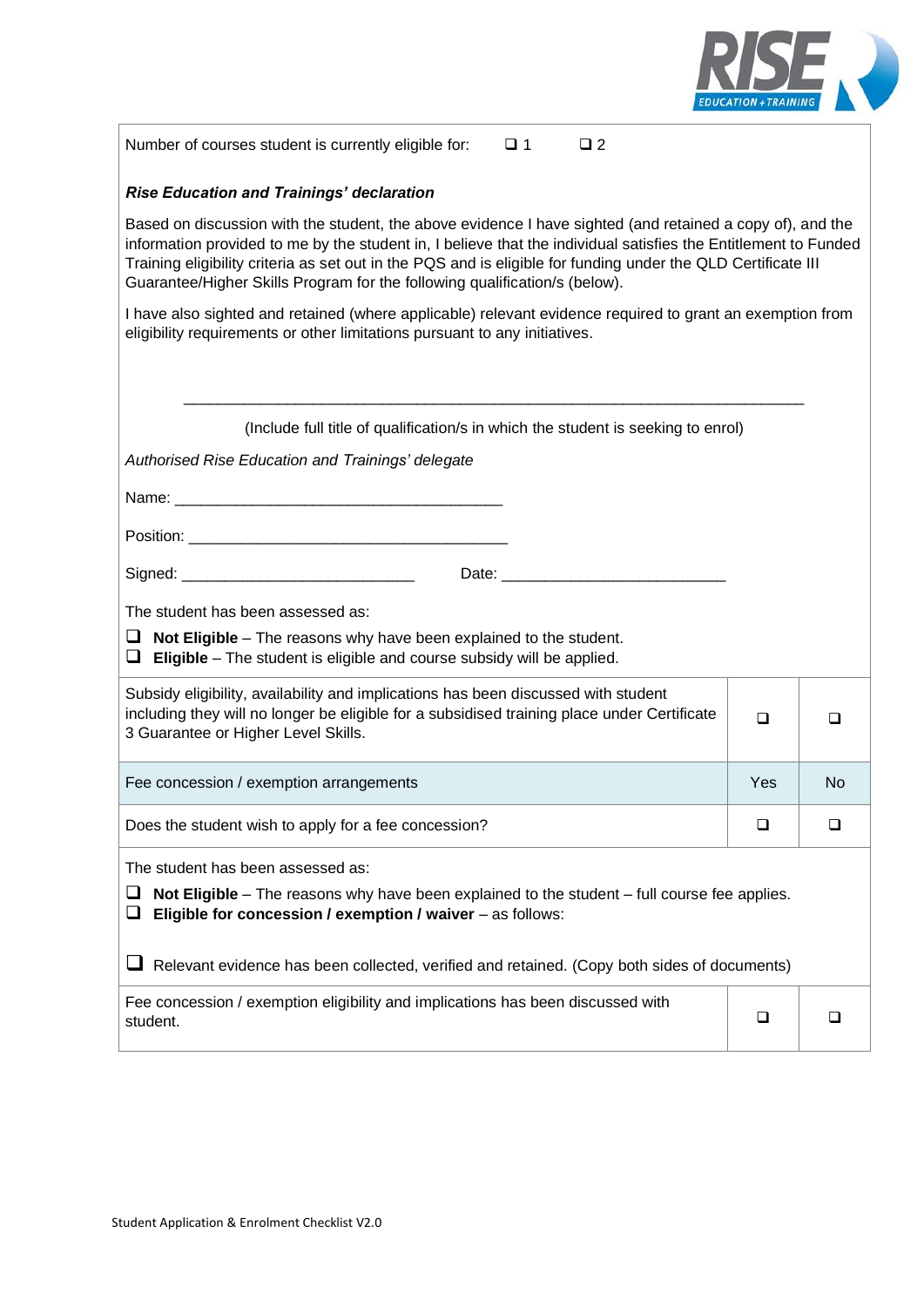

# **Summary of Student Application/Suitability & Enrolment Review (not including LLN assessment)**

| <b>Acceptance Outcome</b>                                                                                                                                                                                                                                                                                                          |                    |                                                                                                                    |  |
|------------------------------------------------------------------------------------------------------------------------------------------------------------------------------------------------------------------------------------------------------------------------------------------------------------------------------------|--------------------|--------------------------------------------------------------------------------------------------------------------|--|
| Further Discussion Comments / Notes:                                                                                                                                                                                                                                                                                               |                    |                                                                                                                    |  |
|                                                                                                                                                                                                                                                                                                                                    |                    |                                                                                                                    |  |
|                                                                                                                                                                                                                                                                                                                                    |                    |                                                                                                                    |  |
|                                                                                                                                                                                                                                                                                                                                    |                    |                                                                                                                    |  |
|                                                                                                                                                                                                                                                                                                                                    |                    | Students are not encouraged to undertake training where there is not a<br>reasonable prospect of their completion. |  |
| <b>Recommended Course of Study</b>                                                                                                                                                                                                                                                                                                 |                    |                                                                                                                    |  |
| <b>Course Code</b>                                                                                                                                                                                                                                                                                                                 | <b>Course Name</b> |                                                                                                                    |  |
|                                                                                                                                                                                                                                                                                                                                    |                    |                                                                                                                    |  |
| Key learning objective:                                                                                                                                                                                                                                                                                                            |                    |                                                                                                                    |  |
| ⊔                                                                                                                                                                                                                                                                                                                                  |                    | The qualification enables the individual to obtain the required skills to make them job-ready by:                  |  |
|                                                                                                                                                                                                                                                                                                                                    |                    |                                                                                                                    |  |
| The qualification assists the individual to undertake further education by:                                                                                                                                                                                                                                                        |                    |                                                                                                                    |  |
| ⊔                                                                                                                                                                                                                                                                                                                                  |                    | The qualification promotes/enables access to training for a disadvantaged individual by:                           |  |
|                                                                                                                                                                                                                                                                                                                                    |                    |                                                                                                                    |  |
| <b>Decision rationale:</b>                                                                                                                                                                                                                                                                                                         |                    |                                                                                                                    |  |
| because:                                                                                                                                                                                                                                                                                                                           |                    | The selected course is both suitable for the individual, and the most suitable course option for the individual    |  |
| u                                                                                                                                                                                                                                                                                                                                  |                    | The student has been advised that a Statement of Fees will be prepared and provided by Rise                        |  |
| Education and Training in order to make a formal enrolment offer, and that this agreement must be<br>finalised and executed before enrolment is confirmed and an enrolment place secured.                                                                                                                                          |                    |                                                                                                                    |  |
| <b>Declaration</b><br>I confirm that I reasonably believe the student is academically suited to undertake the course, course<br>arrangements are suitable to the existing skills, knowledge and the experience of the student due to the<br>reasons noted above and that the course service is appropriate to the student's needs. |                    |                                                                                                                    |  |
| <b>Rise Education and Training</b><br>Representative's Signature:                                                                                                                                                                                                                                                                  |                    |                                                                                                                    |  |
| Date:                                                                                                                                                                                                                                                                                                                              |                    |                                                                                                                    |  |